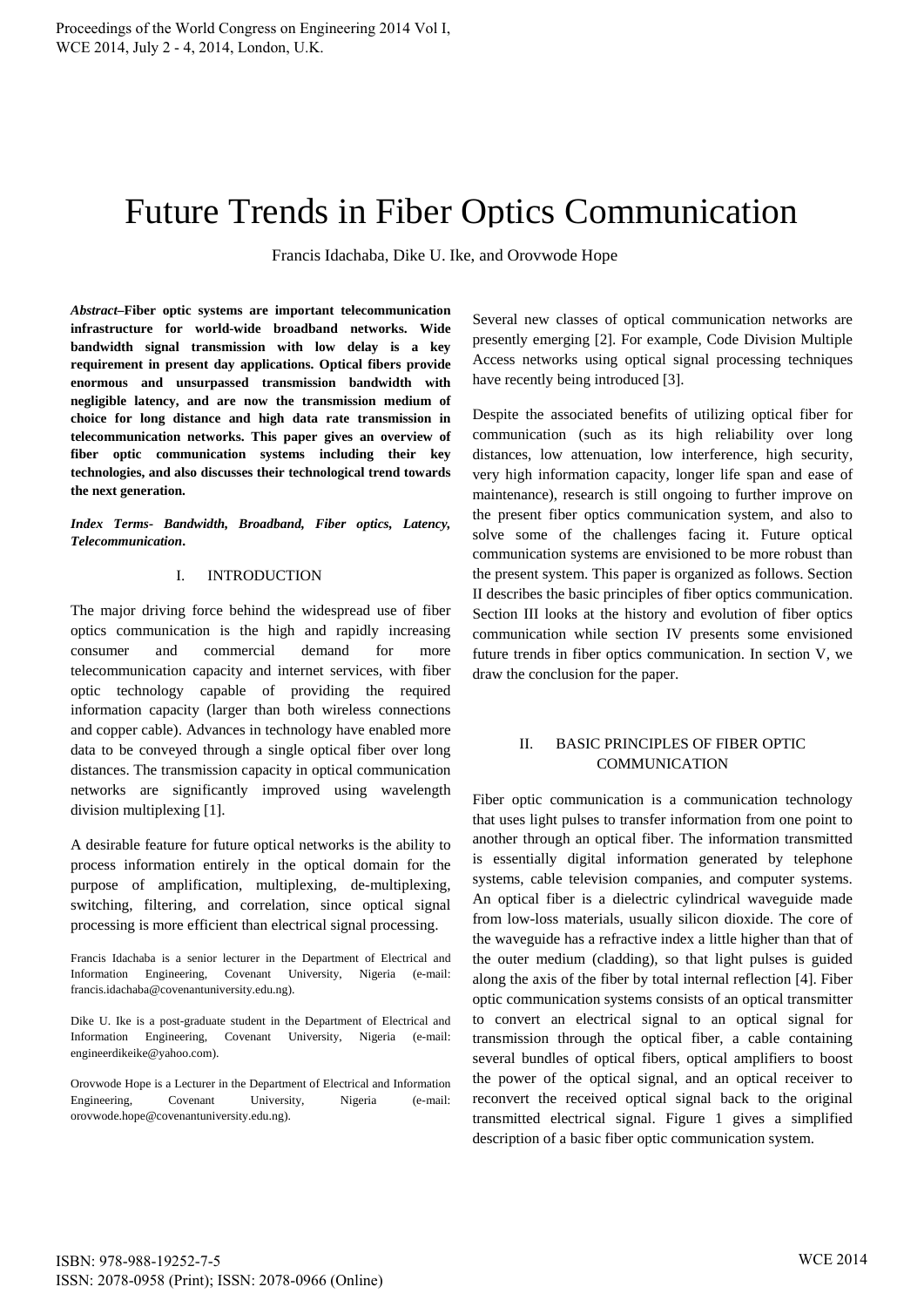

Fig.1. Basic fiber optic communication system [5]

Optical fibers fall into two major categories, namely: step index optical fiber, which include single mode optical fiber and multimode optical fiber, and graded index optical fiber. Single mode step index optical fiber has a core diameter less than 10 micrometers and only allows one light path. Multimode step index optical fiber has a core diameter greater than or equal to 50 micrometers and allows several light paths, this leads to modal dispersion. Graded index optical fibers have their core refractive index gradually decrease farther from the centre of the core, this increased refraction at the core centre slows the speed of some light rays, thereby allowing all the light rays to reach the receiver at almost the same time, thereby reducing dispersion. Figure 2 gives a description of the various optical fiber modes.



Fig.2. Optical Fiber Modes [6]

#### III. EVOLUTION OF FIBER OPTICS **COMMUNICATION**

Optical fiber was first developed in 1970 by Corning Glass Works. At the same time, GaAs semiconductor lasers were also developed for transmitting light through the fiber optic cables. The first generation fiber optic system was developed in 1975, it used GaAs semiconductor lasers, operated at a wavelength of 0.8  $\mu$ m, and bit rate of 45Megabits/second with 10Km repeater spacing.

In the early 1980's, the second generation of fiber optic communication was developed, it used InGaAsP semi conductor lasers and operated at a wavelength of 1.3 µm. By 1987, these fiber optic systems were operating at bit rates of up to 1.7 Gigabits/second on single mode fiber with 50Km repeater spacing.

The third generation of fiber optic communication operating at a wavelength of 1.55 µm was developed in 1990. These systems were operating at a bit rate of up to 2.5 Gigabits/second on a single longitudinal mode fiber with 100Km repeater spacing.

The fourth generation of fiber optic systems made use of optical amplifiers as a replacement for repeaters, and utilized wavelength division multiplexing (WDM) to increase data rates. By 1996, transmission of over 11,300Km at a data rate of 5Gigabits/second had been demonstrated using submarine cables [7].

The fifth generation fiber optic communication systems use the Dense Wave Division Multiplexing (DWDM) to further increase data rates. Also, the concept of optical solitons, which are pulses that can preserve their shape by counteracting the negative effects of dispersion, is also being explored. Figure 3 shows the evolution of fiber optic communication.



Fig.3. Generations of Fiber Optics Communication [8]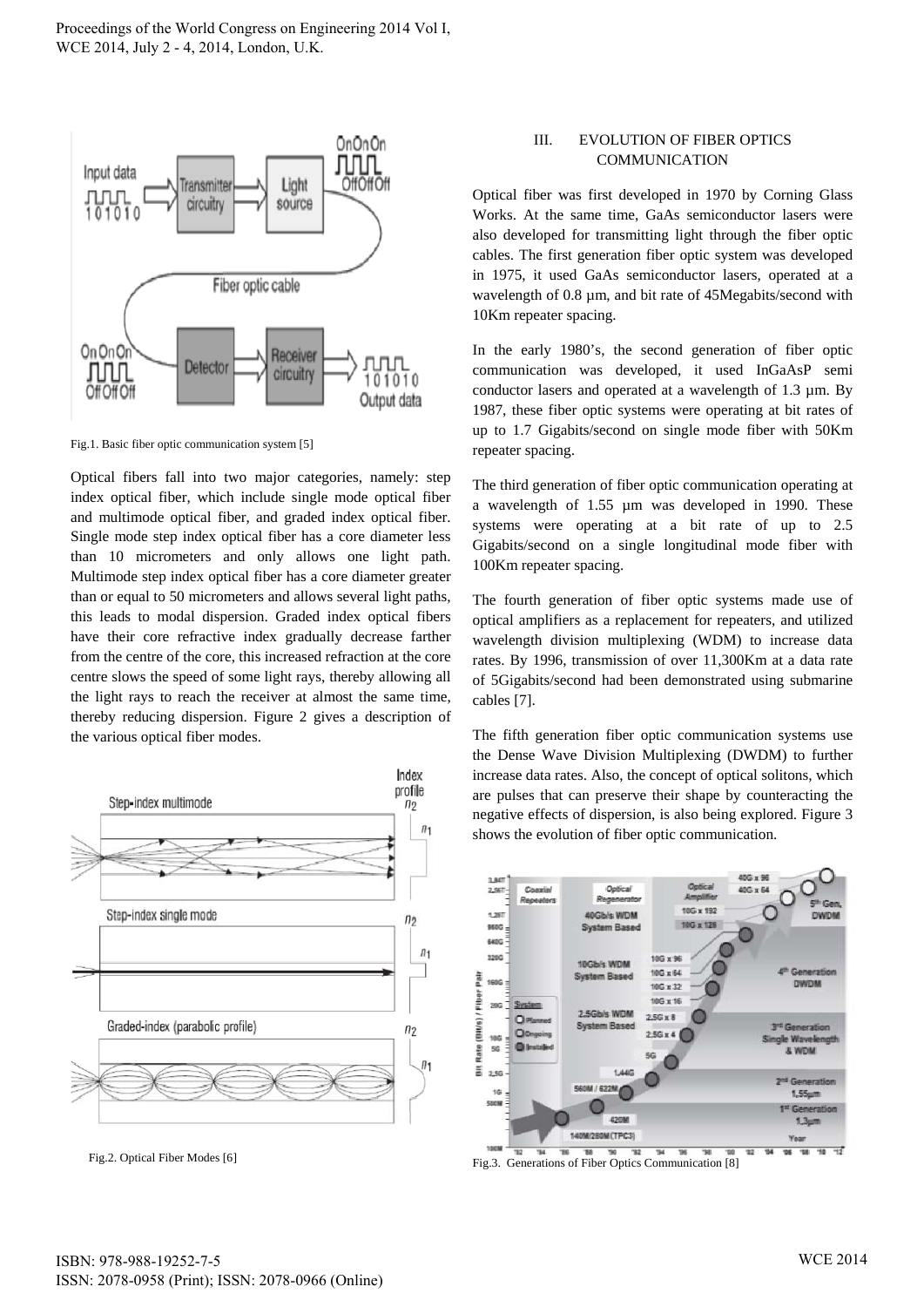## IV. FUTURE TRENDS IN FIBER OPTICS COMMUNICATION

Fiber optics communication is definitely the future of data communication. The evolution of fiber optic communication has been driven by advancement in technology and increased demand for fiber optic communication. It is expected to continue into the future, with the development of new and more advanced communication technology. Below are some of the envisioned future trends in fiber optic communication.

## *A. All Optical Communication Networks*

An all fiber optic communication is envisioned which will be completely in the optical domain, giving rise to an all optical communication network. In such networks, all signals will be processed in the optical domain, without any form of electrical manipulation. Presently, processing and switching of signals take place in the electrical domain, optical signals must first be converted to electrical signal before they can be processed, and routed to their destination. After the processing and routing, the signals are then re-converted to optical signals, which are transmitted over long distances to their destination. This optical to electrical conversion, and vice versa, results in added latency on the network and thus is a limitation to achieving very high data rates.

Another benefit of all optical networks is that there will not be any need to replace the electronics when data rate increases, since all signal processing and routing occurs in the optical domain [9]. However, before this can become a reality, difficulties in optical routing, and wavelength switching has to be solved. Research is currently ongoing to find an effective solution to these difficulties.

# *B. Multi – Terabit Optical Networks*

Dense Wave Division Multiplexing (DWDM) paves the way for multi-terabit transmission. The world-wide need for increased bandwidth availability has led to the interest in developing multi-terabit optical networks. Presently, four terabit networks using 40Gb/s data rate combined with 100 DWDM channels exists. Researchers are looking at achieving even higher bandwidth with 100Gb/s. With the continuous reduction in the cost of fiber optic components, the availability of much greater bandwidth in the future is possible.

# *C. Intelligent Optical Transmission Network*

Presently, traditional optical networks are not able to adapt to the rapid growth of online data services due to the unpredictability of dynamic allocation of bandwidth, traditional optical networks rely mainly on manual configuration of network connectivity, which is time consuming, and unable to fully adapt to the demands of the modern network. Intelligent optical network is a future trend in optical network development [2], and will have the following applications: traffic engineering, dynamic resource route allocation, special control protocols for network management, scalable signaling capabilities, bandwidth on demand, wavelength rental, wavelength wholesale, differentiated services for a variety of Quality of Service levels, and so on. It will take some time before the intelligent optical network can be applied to all levels of the network, it will first be applied in long-haul networks, and gradually be applied to the network edge [10].

# *D. Ultra – Long Haul Optical Transmission*

In the area of ultra-long haul optical transmission, the limitations imposed due to imperfections in the transmission medium are subject for research. Cancellation of dispersion effect has prompted researchers to study the potential benefits of soliton propagation. More understanding of the interactions between the electromagnetic light wave and the transmission medium is necessary to proceed towards an infrastructure with the most favorable conditions for a light pulse to propagate [11].

## *E. Improvements in Laser Technology*

Another future trend will be the extension of present semiconductor lasers to a wider variety of lasing wavelengths [12]. Shorter wavelength lasers with very high output powers are of interest in some high density optical applications. Presently, laser sources which are spectrally shaped through chirp managing to compensate for chromatic dispersion are available. Chirp managing means that the laser is controlled such that it undergoes a sudden change in its wavelength when firing a pulse, such that the chromatic dispersion experienced by the pulse is reduced. There is need to develop instruments to be used to characterize such lasers. Also, single mode tunable lasers are of great importance for future coherent optical systems. These tunable lasers lase in a single longitudinal mode that can be tuned to a range of different frequencies.

#### *F. Laser Neural Network Nodes*

The laser neural network is an effective option for the realization of optical network nodes. A dedicated hardware configuration working in the optical domain and the use of ultra-fast photonic sections is expected to further improve the capacity and speed of telecommunication networks [12]. As optical networks become more complex in the future, the use of optical laser neural nodes can be an effective solution.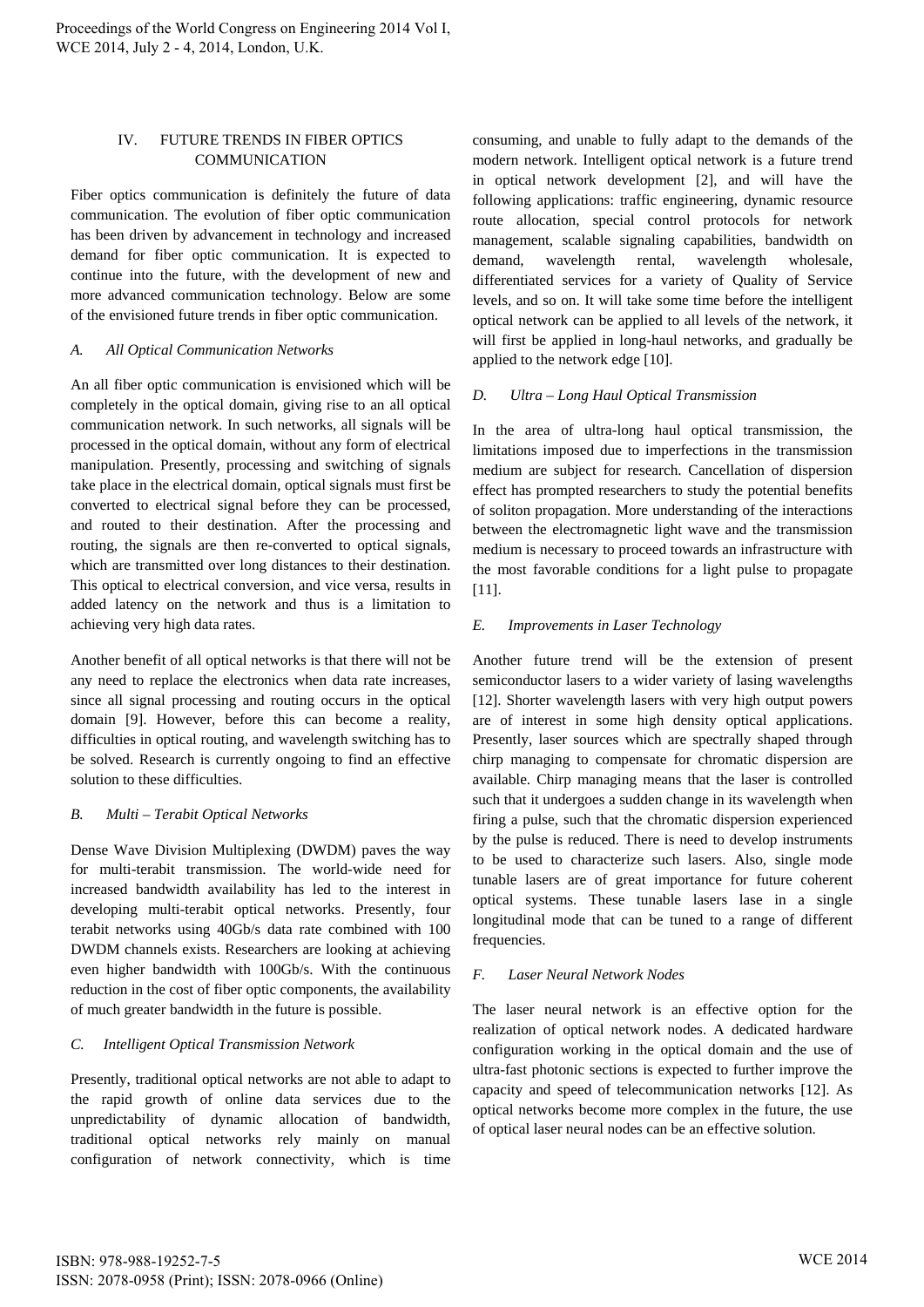#### *G. Polymer Optic Fibers*

Polymer optical fibers offer many benefits when compared to other data communication solutions such as copper cables, wireless communication systems, and glass fiber. In comparison with glass optical fibers, polymer optical fibers provide an easy and less expensive processing of optical signals, and are more flexible for plug interconnections [13]. The use of polymer optical fibers as the transmission media for aircrafts is presently under research by different Research and Development groups due to its benefits. The German Aerospace Center have concluded that "the use of Polymer Optical Fibers multimedia fibers appears to be possible for future aircraft applications [14]. Also, in the future, polymer optical fibers will likely displace copper cables for the last mile connection from the telecommunication company's last distribution box and the served end consumer [15]. The future Gigabit Polymer Optical Fiber standard will be based on Tomlinson-HarashimaPrecoding,Multilevel PAM Modulation, and Multilevel Coset Coding Modulation.

#### *H. High – Altitude Platforms*

Presently, optical inter satellite links and orbit-to-ground links exists [16], the latter suffering from unfavorable weather conditions [17]. Current research explores optical communication to and from high altitude platforms. High altitude platforms are airships situated above the clouds at heights of 16 to 25Km, where the unfavorable atmospheric impact on a laser beam is less severe than directly above the ground [18]. As shown in figure 4, optical links between highaltitude platforms, satellites and ground stations are expected to serve as broadband back-haul communication channels, if a high-altitude platform functions as a data relay station.



Fig.4. Laser Communication Scenarios from HAPs [4]

#### *I. Improvements in Optical Transmitter/Receiver Technology*

In fiber optics communication, it is important to achieve high quality transmission even for optical signals with distorted waveform and low signal to noise ratio during transmission. Research is ongoing to develop optical transceivers adopting new and advanced modulation technology, with excellent chromatic dispersion and Optical Signal to Noise Ratio (OSNR) tolerance, which will be suitable for ultra-long haul communication systems. Also, better error correction codes, which are more efficient than the present BCH concatenated codes are envisioned to be available in the nearest future.

#### *J. Improvement in Optical Amplification Technology*

Erbium Doped Fiber Amplifier (EDFA) is one of the critical technologies used in optical fiber communication systems. In the future, better technologies to enhance EDFA performance will be developed. In order to increase the gain bandwidth of EDFA, better gain equalization technology for high accuracy optical amplification will be developed. Also, in order to achieve a higher output power, and a lower noise figure, high power pumping lasers that possess excellent optical amplification characteristics with outputs of more than +20dBm, and very low noise figure are envisioned to exist in the nearest future.

# *K. Advancement in Network Configuration of Optical Submarine Systems*

In order to improve the flexibility of network configuration in optical submarine communication systems, it is expected that the development of a technology for configuring the mesh network will be a step in the right direction. As shown in figure 5, while a ring network joins stations along a single ring, a mesh network connects stations directly. Presently, most large scale optical submarine systems adopt the ring configuration. By adopting the optical add/drop multiplexing technology that branches signals in the wavelength domain, it is possible to realize mesh network configuration that directly inter-connects the stations. Research is ongoing, and in the future such network configuration will be common.